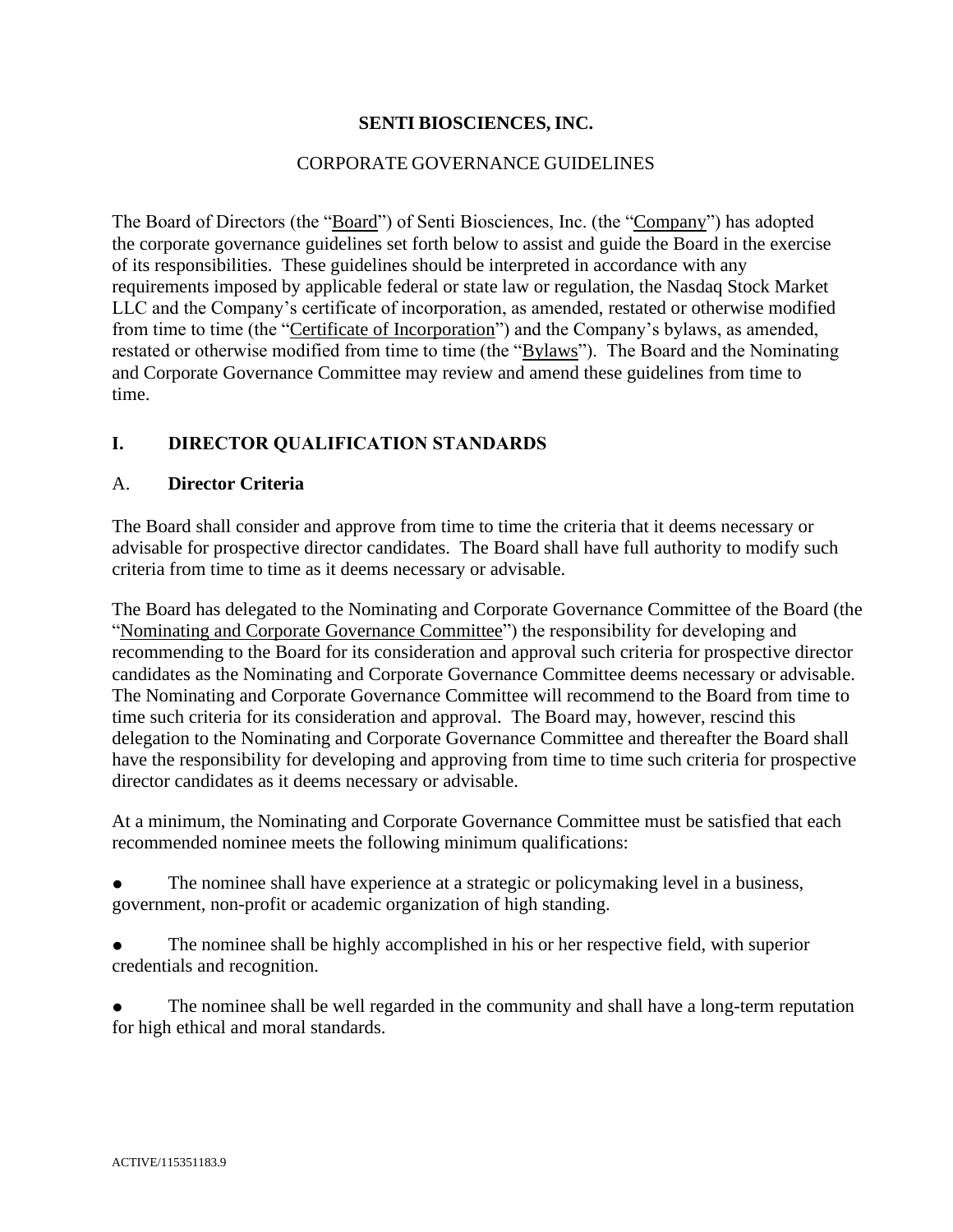The nominee shall have sufficient time and availability to devote to the affairs of the Company, particularly in light of the number of boards of directors on which such nominee may serve.

To the extent such nominee serves or has previously served on other boards, the nominee shall have a demonstrated history of actively contributing at board meetings.

The candidate shall be effective, in conjunction with other members of and/or candidates to the Board, in collectively serving the long-term interests of the Company's stockholders.

In addition to any other standards the Nominating and Corporate Governance Committee may deem appropriate from time to time for the overall structure and composition of the Board, the Nominating and Corporate Governance Committee may consider whether the candidate, if elected, assists in achieving a mix of Board members that represents a diversity of background and experience.

# B. **Process For Identifying and Selecting Directors**

The Board has delegated to the Nominating and Corporate Governance Committee the responsibility of identifying suitable candidates for nomination to the Board (including candidates to fill any vacancies or newly created directorships that may occur) and assessing their qualifications in light of the policies and principles in these corporate governance guidelines and the Nominating and Corporate Governance Committee's charter. The Nominating and Corporate Governance Committee will recommend prospective director candidates for the Board's consideration and review the prospective candidates' qualifications with the Board. The Board shall retain the ultimate authority to nominate a candidate for election by the stockholders as a director or to fill any vacancy or newly created directorship that may occur.

In identifying prospective director candidates, the Nominating and Corporate Governance Committee may consider all facts and circumstances that it deems appropriate or advisable, including, among other things, the skills of the prospective director candidate, his or her depth and breadth of business experience or other background characteristics, his or her independence and the needs of the Board.

## C. **Independence**

A majority of the members of the Board shall meet the independence standards of the Stock Market Rules of the Nasdaq Stock Market LLC (the "Nasdaq Stock Market Rules") as set forth in Rule 5605(a)(2) of the Nasdaq Stock Market Rules (or any successor provision thereto); provided, that prior to the date one year after the effectiveness of the registration statement filed in connection with the Company's initial public offering, the Board may consists of less than a majority of independent directors, subject to compliance with applicable transition rules under the Nasdaq Stock Market Rules.

At least annually, the Board will evaluate all relationships between the Company and each director in light of relevant facts and circumstances for the purposes of determining whether a material relationship exists that might signal a potential conflict of interest or otherwise interfere with such director's ability to satisfy his or her responsibilities as an independent director.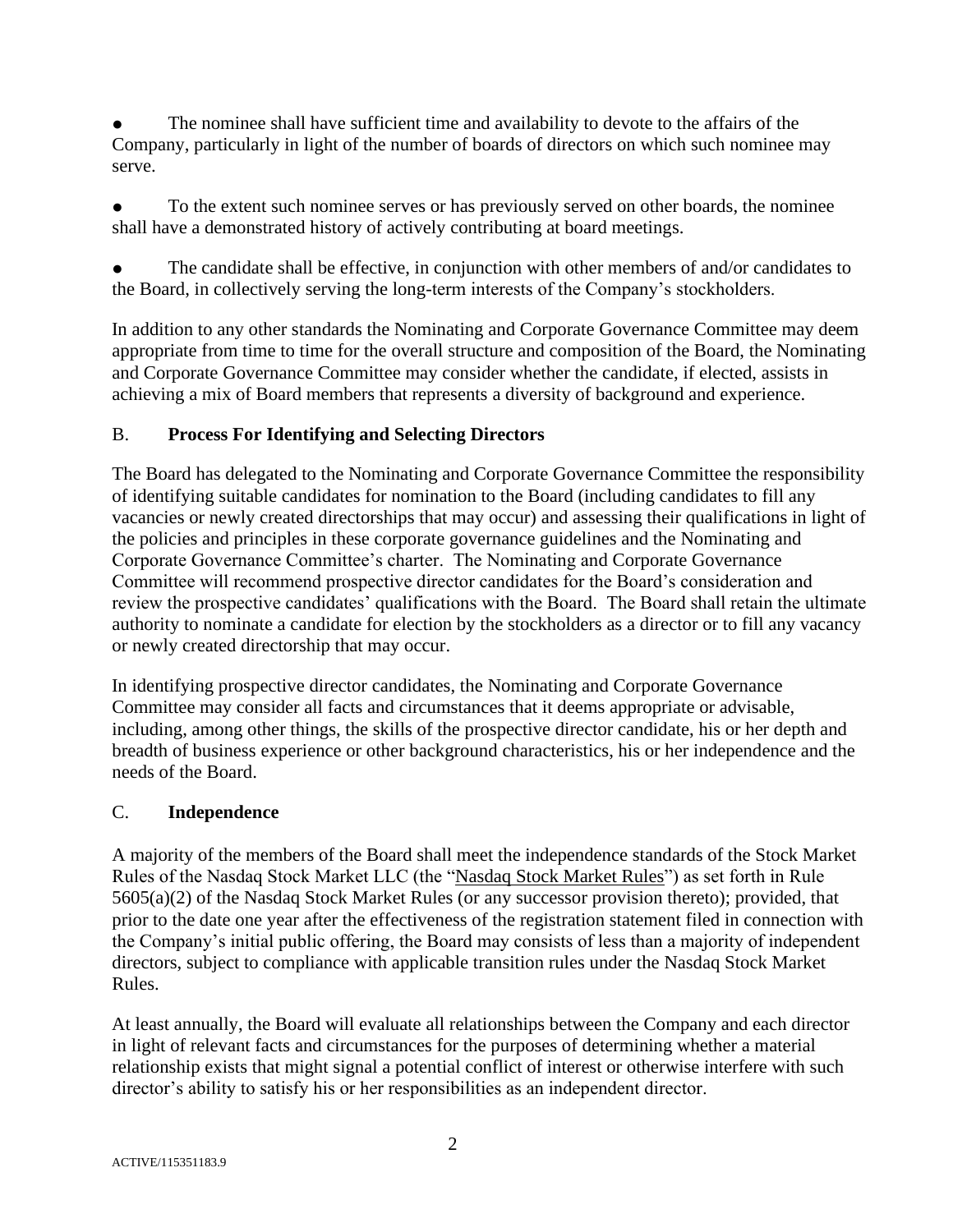### D. **Limit on Number of Other Boards**

Carrying out the duties and fulfilling the responsibilities of a director requires a significant commitment of an individual's time and attention. Except as may otherwise be provided by the Company's governance policies and committee charters as in effect from time to time, the Board does not believe, however, that explicit limits on the number of other boards of directors on which the directors may serve, or on other activities the directors may pursue, are appropriate. The Board, however, recognizes that excessive time commitments can interfere with an individual's ability to perform his or her duties effectively. In connection with its assessment of director candidates for nomination, the Nominating and Corporate Governance Committee and the Board will assess whether the performance of any director has been or is likely to be adversely impacted by excessive time commitments, including service on other boards of directors. Directors must notify the Chairperson of the Board in connection with accepting a seat on the board of directors of another business entity so that the potential for conflicts or other factors compromising the director's ability to perform his or her duties may be fully assessed. Each director is expected to ensure that other existing and planned future commitments do not materially interfere with the director's service on the Board. Service on other boards and/or committees should be consistent with the Company's Code of Business Conduct and Ethics. This includes compliance with the U.S. antitrust law prohibition of "interlocking directorates," which bars an individual or entity from serving on the Board or as an officer of (i) the Company and (ii) one of the Company's competitors simultaneously. The Company will conduct periodic reviews to ensure compliance with the foregoing. Also, in the course of any Company transaction in connection with which Board composition may change, the Company, in conjunction with the Nominating and Corporate Governance Committee, shall take such steps as may be determined necessary and appropriate to verify compliance with this directive in connection with the closing of such transaction.

## E. **Term and Age Limits**

The Board does not believe that arbitrary limits on the number of consecutive terms a director may serve or on the directors' ages are appropriate in light of the substantial benefits resulting from a sustained focus on the Company's business, strategy and industry over a significant period of time. Each individual's performance will be assessed by the Nominating and Corporate Governance Committee and the Board in light of relevant factors in connection with assessments of candidates for nomination to be directors.

### F. **Succession**

The Nominating and Corporate Governance Committee shall be responsible for developing succession plans for the Board as appropriate in light of relevant facts and circumstances.

## **II. DIRECTOR RESPONSIBILITIES**

### G. **Role of Directors**

The business and affairs of the Company are managed by or under the direction of the Board, acting on behalf of the stockholders. The Board has delegated to the officers of the Company the authority and responsibility for managing the Company's everyday affairs. The Board has an oversight role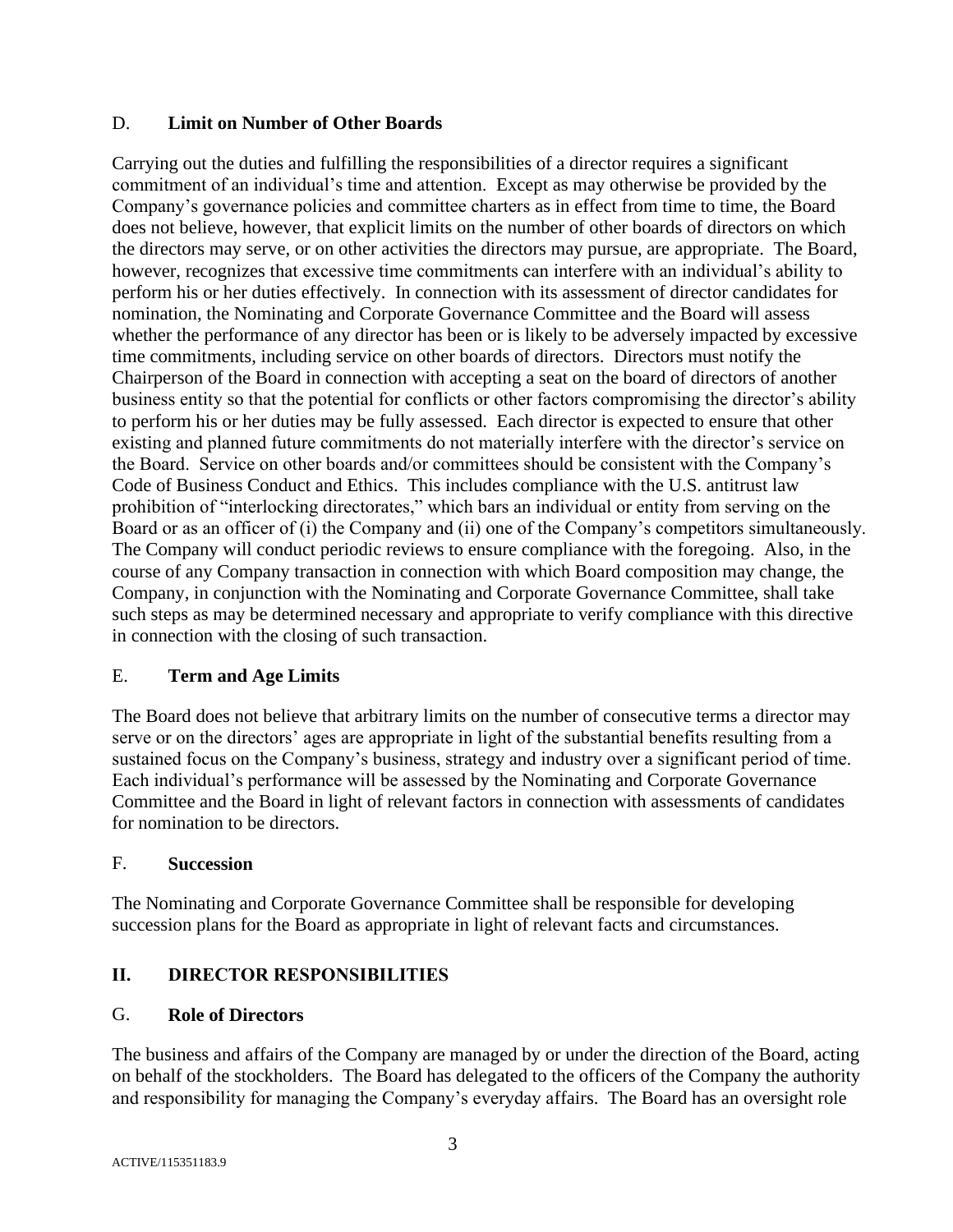and is not expected to perform or duplicate the tasks of the Company's Chief Executive Officer or senior management. In fulfilling this role, each director must act in what he or she reasonably believes to be in the best interests of the Company and must exercise his or her business judgment.

## **H. Board Agenda**

The Chairperson of the Board, if one is elected, in conjunction with the Company's Chief Executive Officer, shall establish on an annual basis an agenda of topics for consideration and review by the full Board to be addressed during the following year. This annual schedule of topics will be subject to adjustment, as appropriate, during the year based on any feedback from the Board.

## I. **Attendance at Meetings**

Each member of the Board is expected to make reasonable efforts to attend regularly scheduled meetings of the Board and to participate in telephone conference meetings or other special meetings of the Board. In the event that directors are unable to make at least 75% of those regular or special meetings (together with the meetings of committees on which such director serves), the Company will be required to disclose that fact in the proxy statement for its annual meeting of stockholders. In addition, attendance and participation at meetings is an important component of the directors' duties and, as such, attendance rates will be taken into account by the Nominating and Corporate Governance Committee and the Board in connection with assessments of director candidates for renomination as directors.

# J. **Attendance at Annual Meeting of Stockholders**

The Company encourages all directors to attend the annual meeting of stockholders.

# K. **Time Commitment; Advance Distribution and Review of Materials**

Directors are expected to spend the time needed and meet as frequently as the Board deems necessary or appropriate to discharge their responsibilities. Senior management is responsible for distributing information and data that are important to the Board's understanding of the business to be conducted at a Board or Committee meeting to the directors. Directors should review these materials in advance of the meeting when reasonably practicable.

## L. **Director Orientation and Continuing Education**

All new members of the Board are expected to participate in any orientation programs established by the Company for directors.

All directors will be offered the opportunity, and are encouraged, to participate in continuing education programs, with any associated expenses to be reimbursed by the Company.

## **III. BOARD STRUCTURE**

## A. **Size of Board**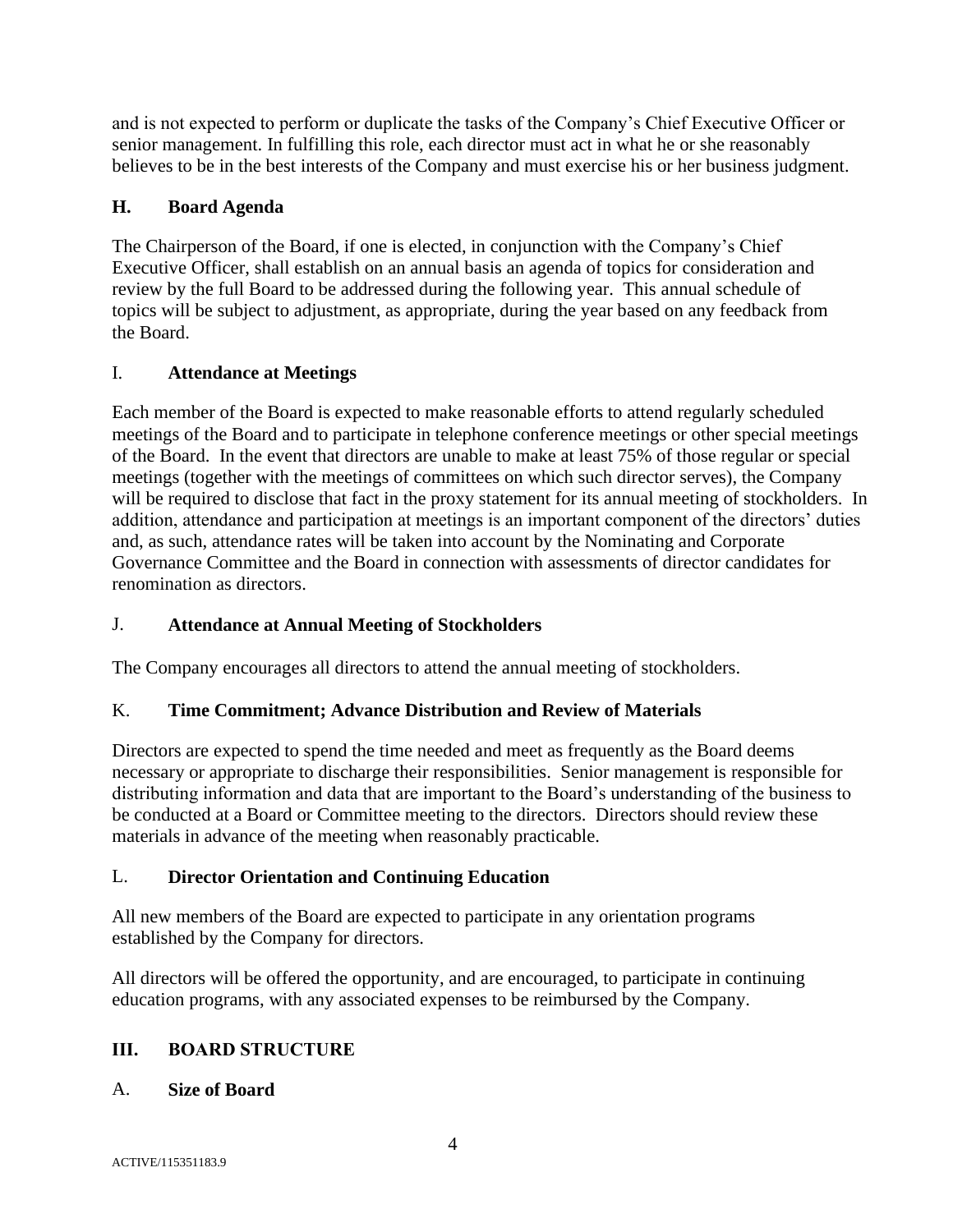The Board reserves the right to increase or decrease the size of the Board, subject to any relevant provisions in the Bylaws, depending on an assessment of the Board's needs and other relevant circumstances at any given time. The size of the Board may vary based upon the size of the business and the availability of qualified candidates. Board size should facilitate active interaction and participation by all Board members. The Board will review from time to time the appropriateness of its size.

## B. **Board Leadership**

The Bylaws provide that the Chairperson of the Board, if one is elected, shall preside at all meetings of the stockholders and the Board. The Board shall fill the Chairperson of the Board position based on the Board's view of the best interests of the Company from time to time, and the Chairperson of the Board, if one is appointed, shall perform such other duties as the Board may from time to time designate.

The Board believes it is important to retain its flexibility to allocate the responsibilities of the offices of the Chairperson and Chief Executive Officer in any way that is in the best interests of the Company at a given point in time.

# C. **Committees**

The Board intends at all times to have an Audit Committee, a Compensation Committee and a Nominating and Corporate Governance Committee. Subject to any changes the Board may make from time to time:

- the Audit Committee shall generally be responsible for overseeing the integrity of the Company's financial statements, its independent auditor, its internal audit function, if any, and compliance by the Company with legal and regulatory requirements;
- the Compensation Committee shall generally be responsible for overseeing the Company's executive compensation and overall compensation structure, policies and programs, and reviewing the Company's processes and procedures for the consideration and determination of executive compensation; and
- the Nominating and Corporate Governance Committee shall generally be responsible for identifying qualified Board candidates, recommending director nominees and appointments to Board committees, evaluating Board performance, and overseeing the Company's Corporate Governance Guidelines.

Each of these standing committees will have a written charter that sets forth the responsibilities of such committee and the qualifications for committee membership. Membership on such committees is limited to independent directors meeting the independence requirements of the Nasdaq Stock Market Rules, the Sarbanes-Oxley Act of 2002, as amended, and any other related rules or regulations promulgated by the Securities and Exchange Commission (the "SEC") and the Internal Revenue Service (as applicable), subject to applicable phase-in periods. The Board may from time to time establish additional committees as necessary or appropriate, with such membership requirements as the Board may determine and as may be required by applicable laws. The Board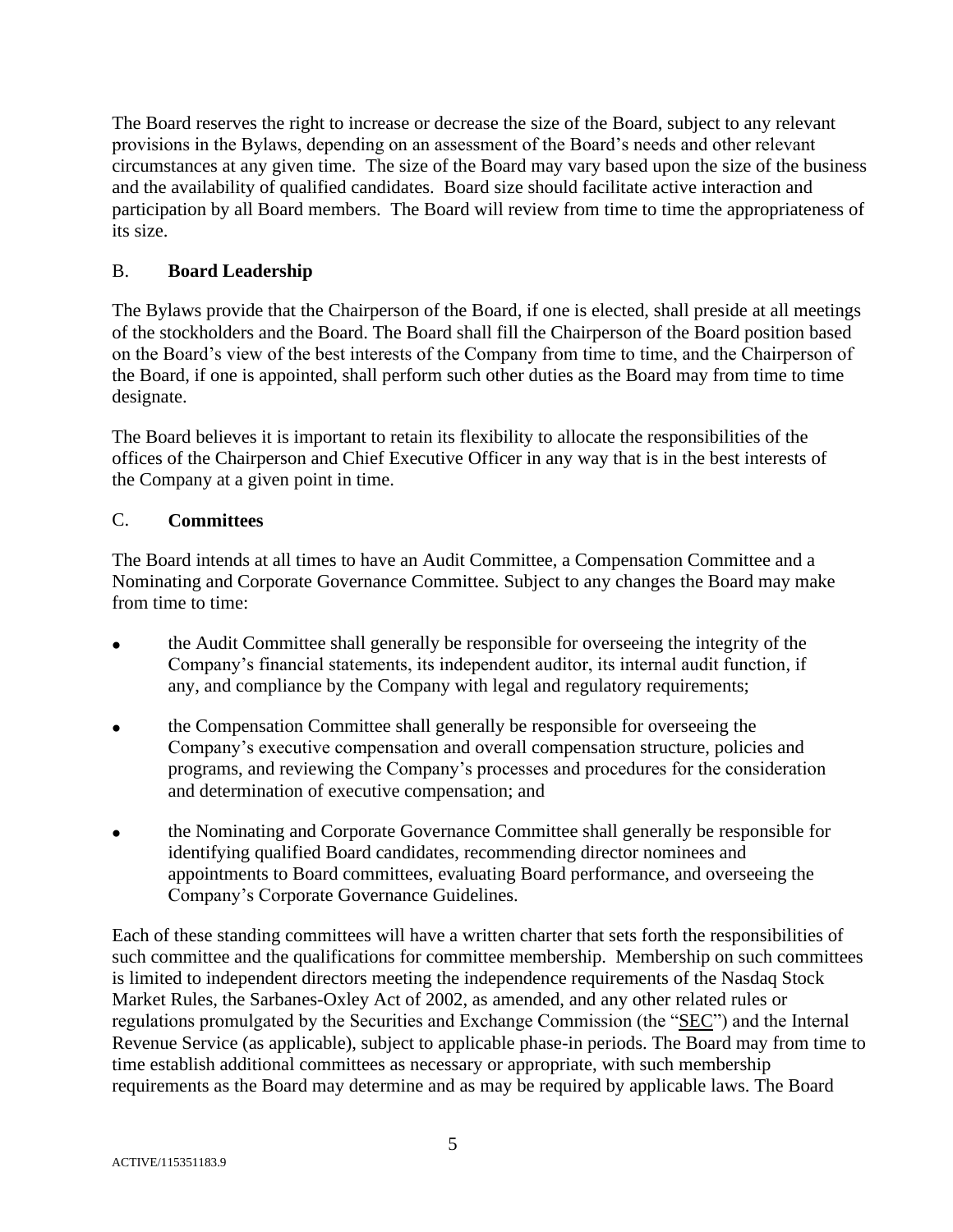retains discretion to form new committees or disband current committees depending upon the circumstances.

### D. **Executive Sessions**

The non-management directors will meet at regularly scheduled executive sessions without management participation and at least once each year an executive session with only independent directors present shall be held. If the Chairperson of the Board is a non-management director and an independent director, then the Chairperson of the Board will preside at these meetings. If the Chairperson of the Board does not so qualify, then the director who presides at these meetings will be chosen by the non-management directors. In either case, the director who presides at these meetings, and his or her name, or the process by which he or she is selected, will be disclosed in the proxy statement for its annual meeting of stockholders or, if the Company does not file a proxy statement for its annual meeting, in the Company's annual report on Form 10-K filed with the SEC. In order that interested parties may be able to make their concerns known to the independent directors, the Company will also disclose a method for such parties to communicate directly and confidentially with the presiding director or with the non-management directors as a group.

# **IV. DIRECTOR ACCESS TO MANAGEMENT AND INDEPENDENT ADVISORS**

In carrying out its responsibilities, the Board, and each committee thereof, shall be entitled to rely on the advice and information that it receives from management and such experts, advisors and professionals with whom the Board, or any such committee, may consult. The Board, and each committee thereof, shall have the authority to request that any officer or employee of the Company, the Company's outside legal counsel, the Company's independent auditor or any other professional retained by the Company to render advice to the Company, attend a meeting of the Board, or such committee, or meet with any members of or advisors to the Board. The Board or any committee thereof shall also have the authority to engage legal, accounting or other advisors to provide it with advice and information in connection with carrying out its or their responsibilities.

## **V. DIRECTOR COMPENSATION**

The form and amount of director compensation will be reviewed periodically by the Compensation Committee, which shall make recommendations to the Board based on such review. The Compensation Committee shall, among other things, review and reassess periodically (and where appropriate, make such recommendations to the Board as the Compensation Committee deems advisable with regard to) the Company's processes and procedures for considering and determining compensation of non-employee directors and review and discuss with management the description, if any, of such processes and procedures to be included in the Company's proxy statement or annual report on Form 10-K.

The Board shall retain the ultimate authority to determine the form and amount of director compensation.

The Company's executive officers shall not receive additional compensation for their service as directors.